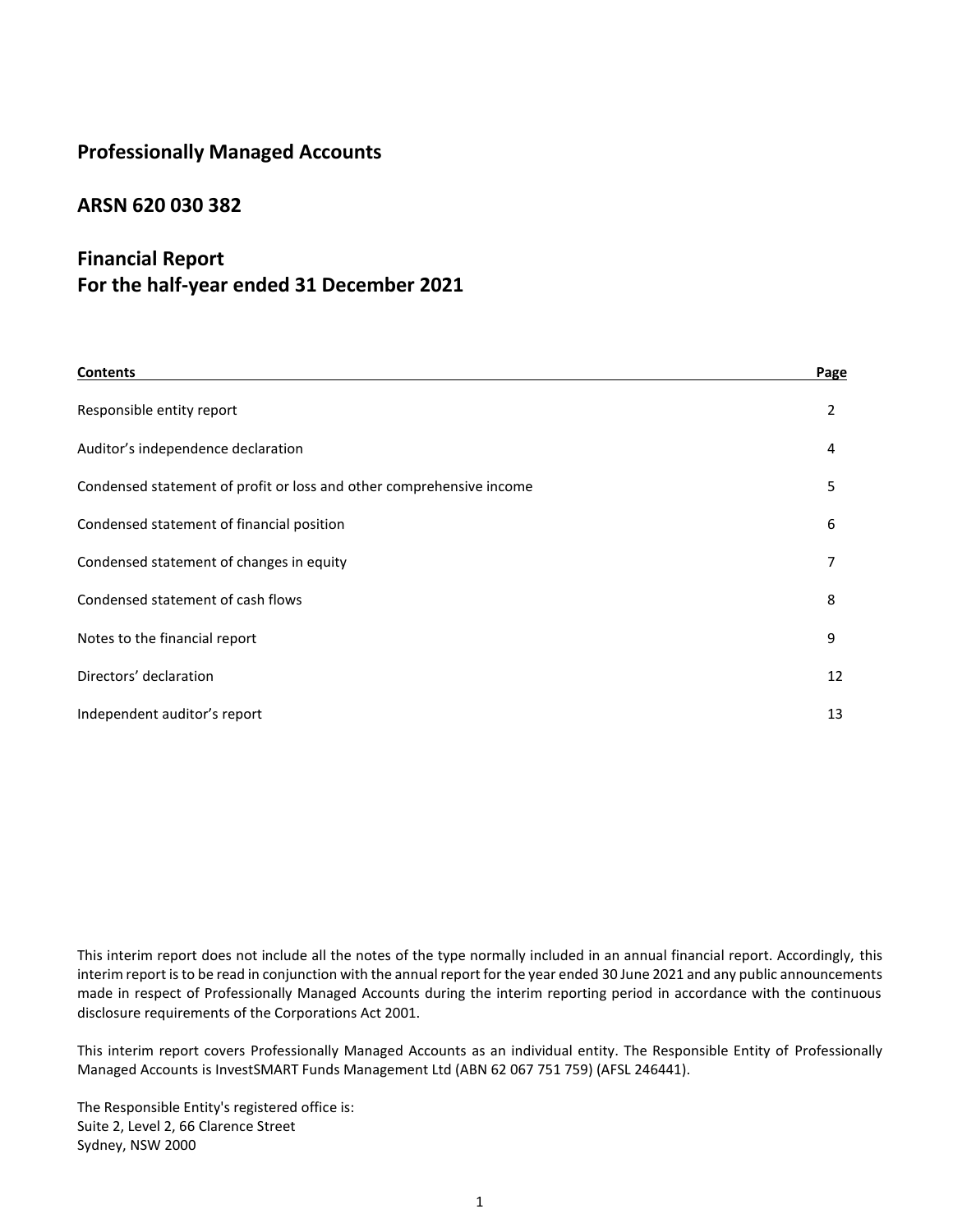The Directors of InvestSMART Funds Management Ltd ("InvestSMART") (ABN 62067751759) (AFSL No 246441), the Responsible Entity, present their report together with the financial report of Professionally Managed Accounts (ARSN 620 030 382) ("Trust") for the half-year ended 31 December 2021.

#### **Principal activities**

The Trust is an Australian registered managed investment scheme which was constituted on 6 July 2017, registered on 11 July 2017 and issued a Product Disclosure Statement on 1 November 2018. Within the Trust each investor has a separate account to which their investments are allocated. The investments are held in a broker-sponsored account, registered through the Clearing House Electronic Sub-register System ("CHESS") in the name of the account holder. The Trust aims to invest in a model portfolio of Australian listed securities as directed by the account holder in accordance with the Product Disclosure Statement and the provisions of the Trust's Constitution. The Trust is domiciled in Australia.

The Trust did not have any employees during the period.

There were no significant changes in the nature of the Trust's activities during the period.

The various service providers for the Trust are detailed below:

| <b>Service</b>             | <b>Provider</b>                                                                      |
|----------------------------|--------------------------------------------------------------------------------------|
| Responsible Entity         | InvestSMART Funds Management Limited                                                 |
| <b>Investment Managers</b> | Intelligent Investor Holdings Pty Limited and InvestSMART Financial Services Pty Ltd |
| <b>Statutory Auditor</b>   | <b>BDO Audit Pty Ltd</b>                                                             |

#### **Directors**

The following persons were Directors of InvestSMART Funds Management Ltd during the half-year and up to the date of this report:

Alastair Davidson Peter Ronald Hodge Andrew Ward

#### **Operating and financial review**

The Trust commenced operations on 1 November 2018. Applications received for units in the Trust are recorded at membership interest (a fixed \$1.00 fee) received prior to the issue of units in the Trust. Redemptions from the Trust are recorded at membership interest (a fixed \$1.00 fee) after the cancellation of units redeemed. The Trust received 864 applications and received 98 redemptions during the half-year.

The Trust's statutory net profit attributable to unitholders for the half-year ended 31 December 2021 was \$nil (2020: \$nil).

There were no distributions paid or payable during the half-year.

#### **Significant changes in state of affairs**

In the opinion of the Directors, there were no significant changes in the state of affairs of Professionally Managed Accounts that occurred during the period under review.

#### **Likely developments and expected results of operations**

The Trust will continue to be managed in accordance with the investment objectives and guidelines as set out in the Product Disclosure Statement and the provisions of the Trust's Constitution.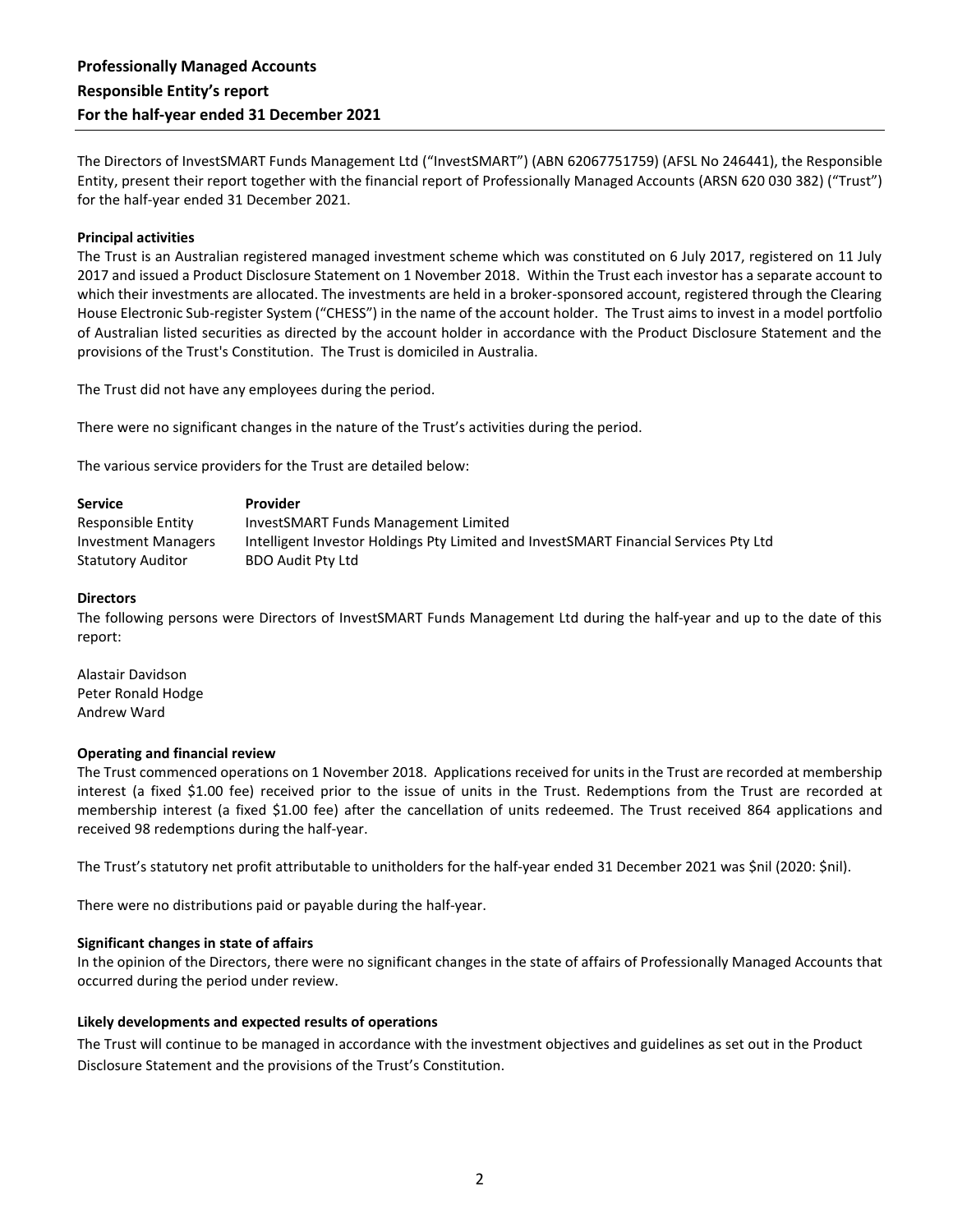## **Professionally Managed Accounts Responsible Entity's report For the half-year ended 31 December 2021**

#### **Events subsequent to balance date**

No matter or circumstance has arisen since 31 December 2021 that has significantly affected or may significantly affect the operations of the Trust, the results of those operations, or the state of affairs of the Trust in future financial years.

#### **Number of interests on issue**

As at 31 December 2021 the number of units on issue in the Trust was 2,351 (30 June 2021: 1,585).

#### **Auditor's independence declaration**

The auditor's independence declaration required under Section 307C of the Corporations Act 2001 is set out on page 4 and forms part of the Responsible Entity's report for the half-year ended 31 December 2021.

This report is made in accordance with a resolution of the Directors.

plet

**Andrew Ward** Director

Sydney 7 March 2022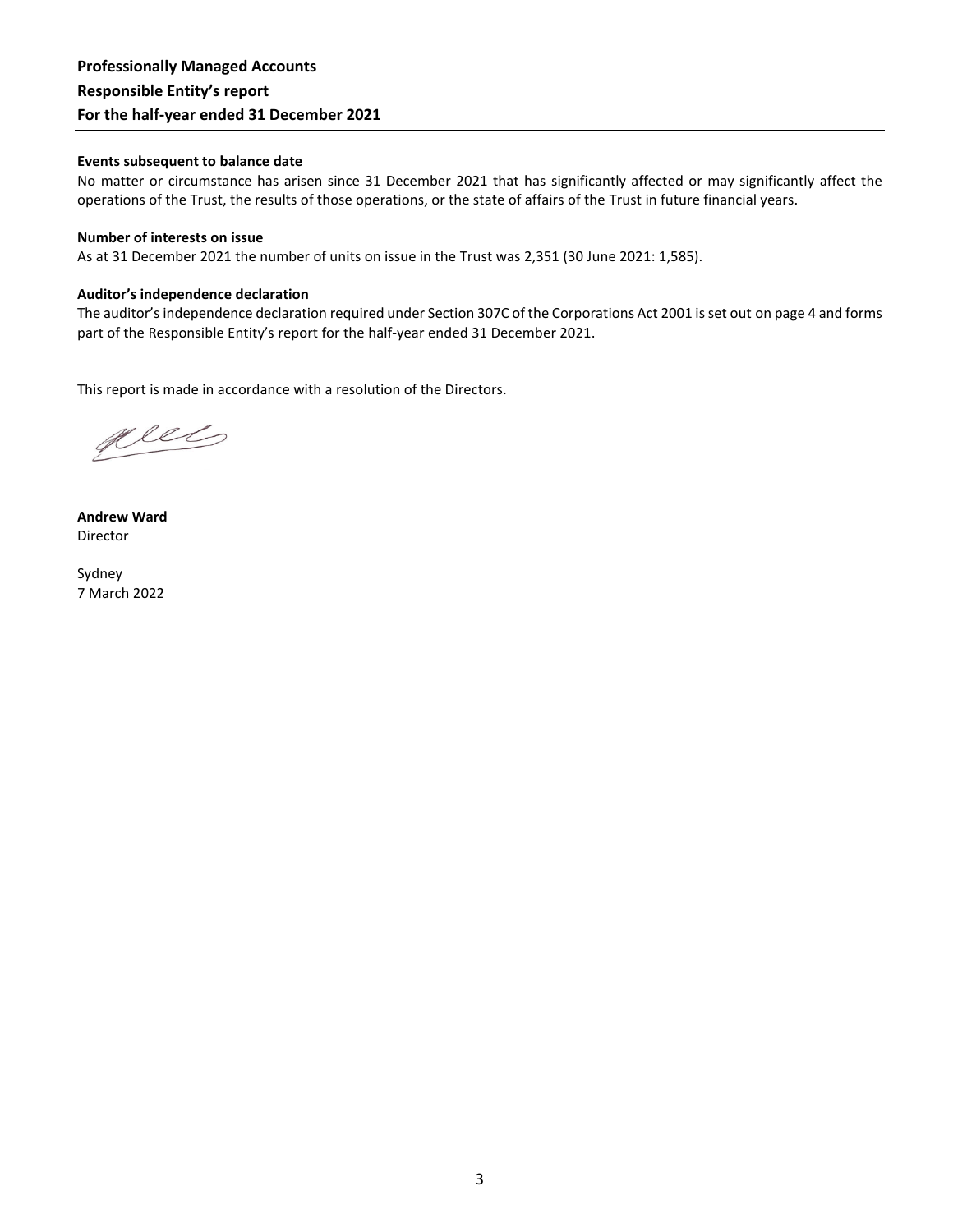

### **DECLARATION OF INDEPENDENCE BY TIM AMAN TO THE DIRECTORS OF INVESTSMART FUNDS MANAGEMENT LIMITED AS RESPONSIBLE ENTITY OF PROFESSIONALLY MANAGED ACCOUNTS**

As lead auditor for the review of Professionally Managed Accounts for the half-year ended 31 December 2021, I declare that, to the best of my knowledge and belief, there have been:

- 1. No contraventions of the auditor independence requirements of the *Corporations Act 2001* in relation to the review; and
- 2. No contraventions of any applicable code of professional conduct in relation to the review.

This declaration is in respect of Professionally Managed Accounts.

tim Amen

**Tim Aman Director**

**BDO Audit Pty Ltd**

Sydney, 7 March 2022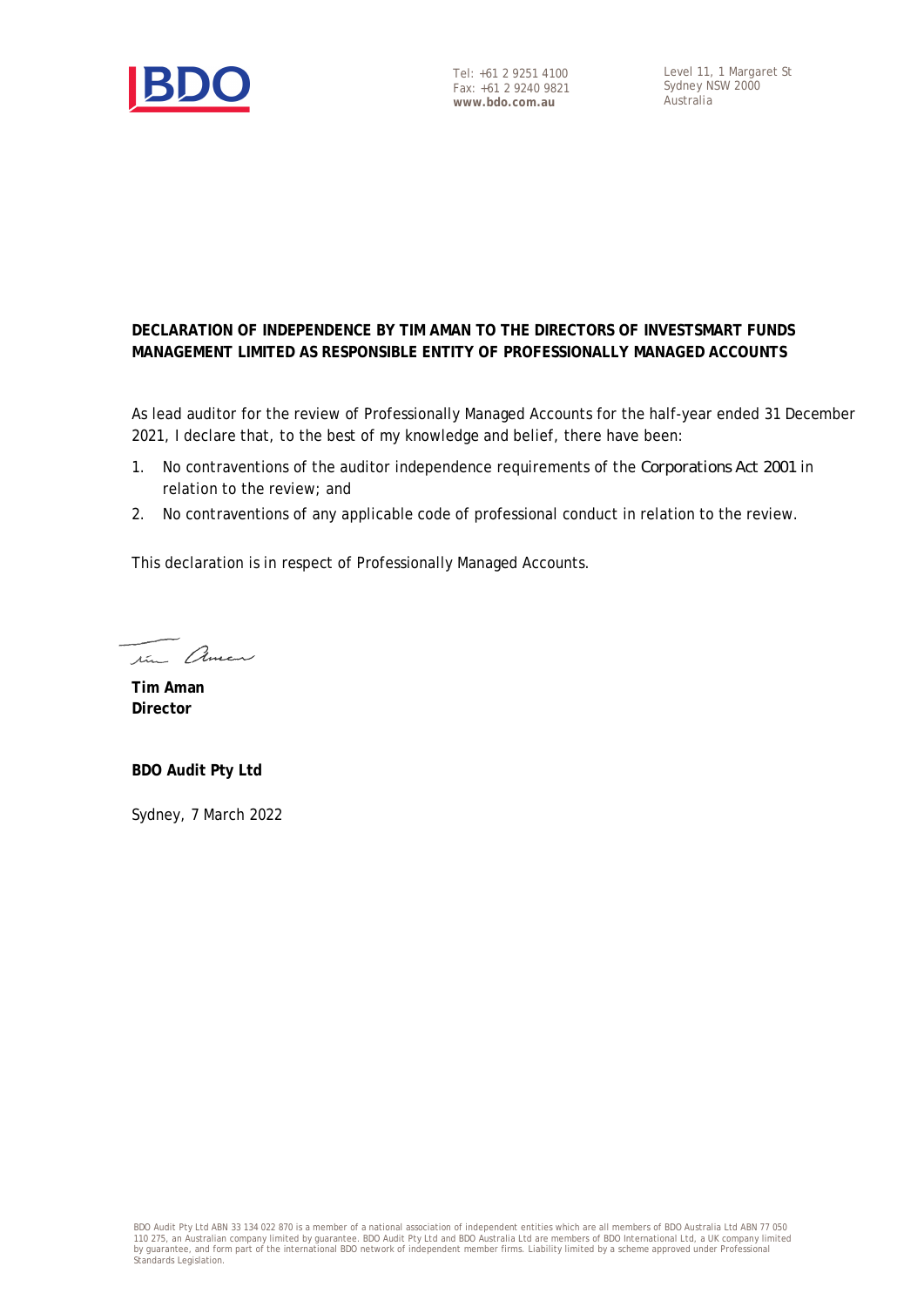# **Professionally Managed Accounts Condensed statement of profit or loss and other comprehensive income For the half-year ended 31 December 2021**

2021 2020 \$ \$ **Revenue from continuing operations** Finance revenue Total revenue from continuing operations and other income - - **Expenses** Management fees - - Administration expenses **Total expenses** - - **Operating profit/(loss) before finance costs attributable to unitholders** - - **Finance costs attributable to unitholders** Distributions to unitholders Increase/(decrease) in net assets attributable to unitholders - - **Profit/(loss) for the period** - - Other comprehensive income and the state of the state of the state of the state of the state of the state of the state of the state of the state of the state of the state of the state of the state of the state of the state Total comprehensive income **Earnings per unit attributable to the unitholders of the Trust** Basic and diluted earnings per unit (cents)

The above statement of profit or loss and other comprehensive income should be read with the accompanying notes.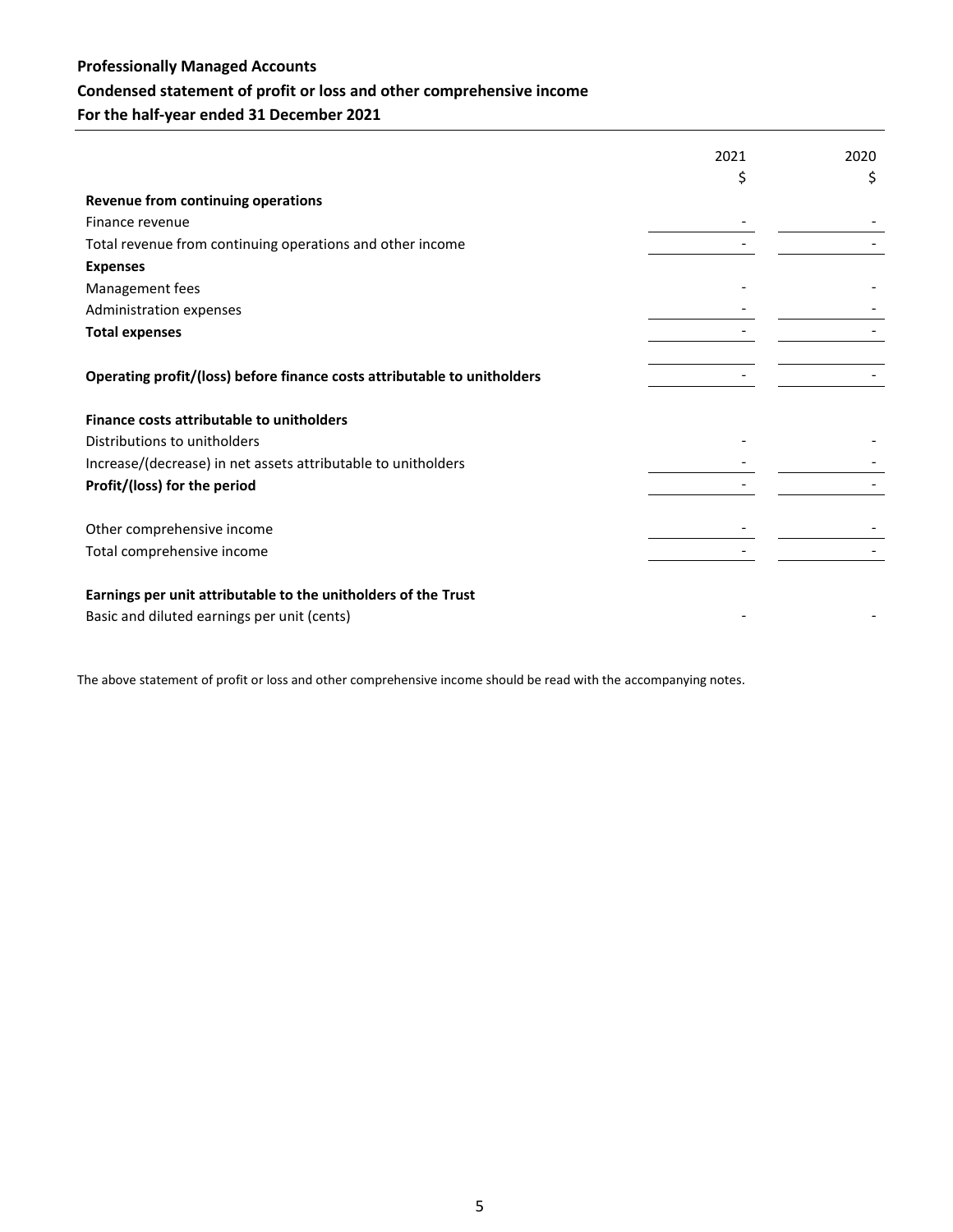# **Professionally Managed Accounts Condensed statement of financial position As at 31 December 2021**

|                                                                      | 31-Dec-21 | 30-Jun-21 |
|----------------------------------------------------------------------|-----------|-----------|
|                                                                      | \$        |           |
| <b>ASSETS</b>                                                        |           |           |
| Cash and cash equivalents                                            | 2,351     | 1,585     |
| Receivables                                                          | 49,459    | 32,541    |
| <b>Total assets</b>                                                  | 51,810    | 34,126    |
|                                                                      |           |           |
| <b>LIABILITIES</b>                                                   |           |           |
| Trade and other payables                                             | 49,459    | 32,541    |
| Total liabilities (excluding net assets attributable to unitholders) | 49,459    | 32,541    |
|                                                                      |           |           |
| Net assets attributable to unitholders - equity                      | 2,351     | 1,585     |

The above statement of financial position should be read with the accompanying notes.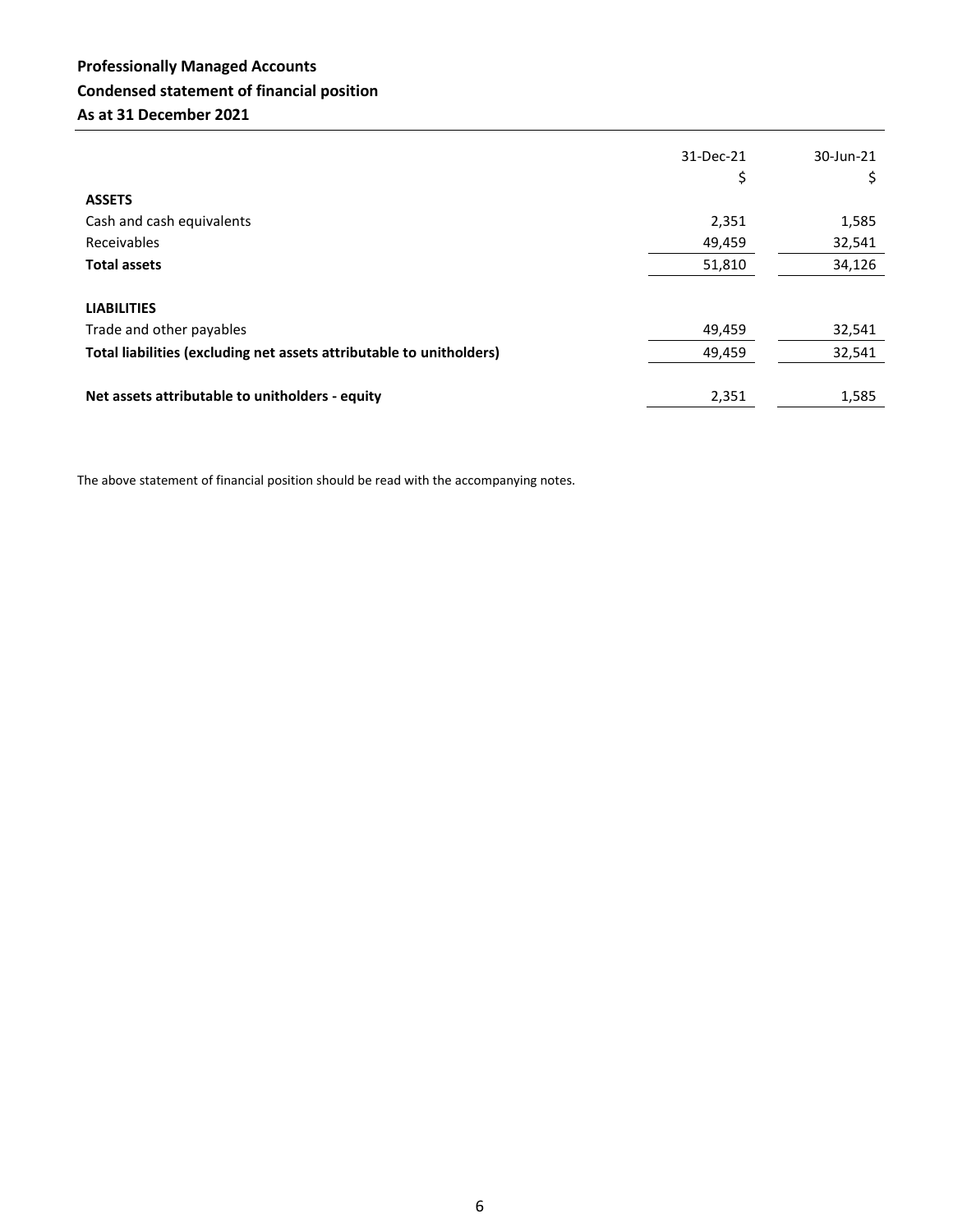# **Professionally Managed Accounts Condensed statement of changes in equity For the half-year ended 31 December 2021**

|                                             | 31-Dec-21       | 31-Dec-20 |
|---------------------------------------------|-----------------|-----------|
| Total equity at the beginning of the period | 1,585           | 769       |
| Total comprehensive income for the period   | $\qquad \qquad$ |           |
| Transactions with unit holders:             |                 |           |
| Applications                                | 864             | 338       |
| Redemptions                                 | 98              | 61        |
| Total equity at the end of the period       | 2,351           | 1,046     |

The above statement of cash flows should be read with the accompanying notes.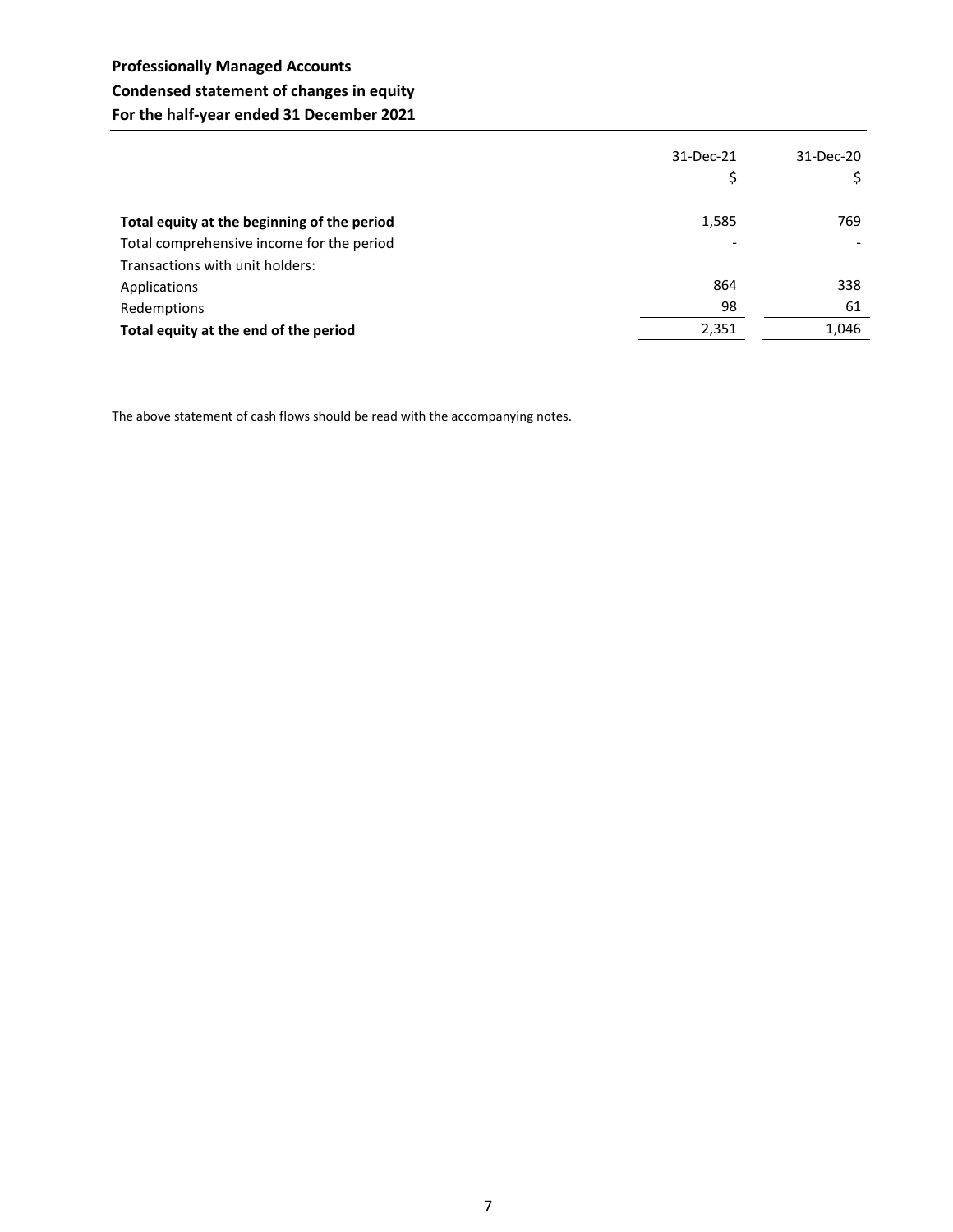# **Professionally Managed Accounts Condensed statement of cash flows For the half-year ended 31 December 2021**

|                                                          | 2021  | 2020  |
|----------------------------------------------------------|-------|-------|
|                                                          | \$    | \$    |
| Cash flows from operating activities                     |       |       |
| Finance revenue                                          |       |       |
| Payments to suppliers                                    |       |       |
| Net cash flows from operating activities                 |       |       |
| Cash flows from financing activities                     |       |       |
| Proceeds from applications by unitholders                | 864   | 319   |
| Payments for redemptions by unitholders                  | 98    | 61    |
| Net cash inflow from financing activity                  | 766   | 258   |
| Net increase in cash and cash equivalents                | 766   | 258   |
| Cash and cash equivalents at the beginning of the period | 1,585 | 769   |
| Cash and cash equivalents at the end of the period       | 2,351 | 1,027 |

The above statement of cash flows should be read with the accompanying notes.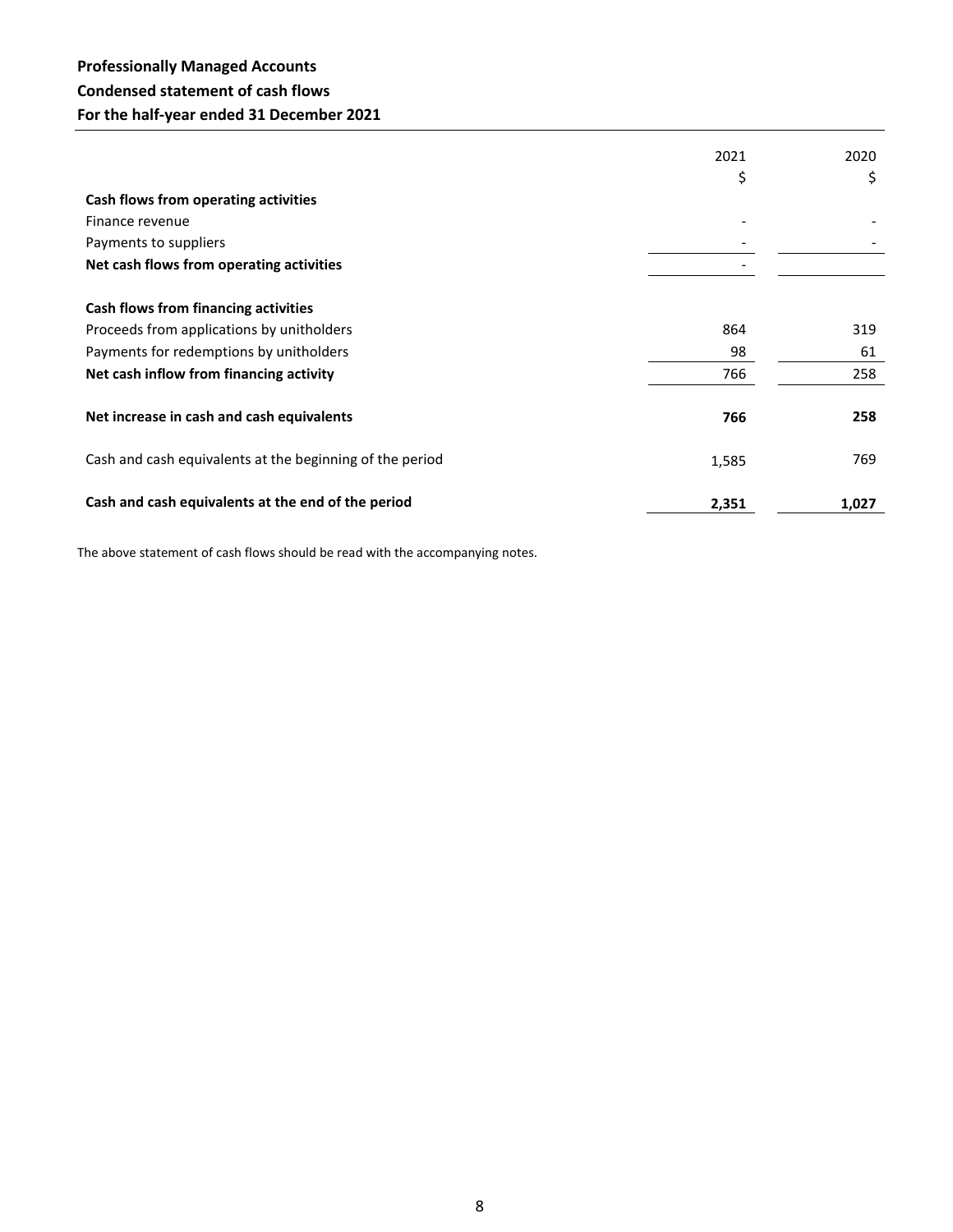#### **1. General information**

These financial statements cover Professionally Managed Accounts (the "Trust") as an individual entity. The Trust is an Australian registered managed investment scheme which was registered on 11 July 2017. Within the Trust each investor has a separate account to which their investments are allocated. The investments are held in a broker-sponsored account, registered through the Clearing House Electronic Sub-register System ("CHESS") in the name of the account holder. The Trust aims to invest in a model portfolio of Australian listed securities as directed by the account holder in accordance with the Product Disclosure Statement and the provisions of the Trust's Constitution. The Trust is domiciled in Australia.

The Responsible Entity of the Trust is InvestSMART Funds Management Ltd (ABN 62 067 751 759) (AFSL 246441) (the "Responsible Entity"). The Responsible Entity's registered office is Suite 2, Level 2, 66 Clarence Street, Sydney, NSW 2000. These financial statements are presented in Australian dollars.

The financial statements were authorised for issue by the directors on the date the Directors' declaration was signed. The directors of the Responsible Entity have the power to amend and reissue the financial statements.

#### **2. Summary of significant accounting policies**

The principal accounting policies applied in the preparation of these financial statements are set out below. These policies have been consistently applied to the period presented, unless otherwise stated in the following text.

#### **Basis of preparation**

The half-year financial report is a general purpose financial report prepared in accordance with the Corporations Act 2001 and AASB 134 Interim Financial Reporting. Compliance with AASB 134 ensures compliance with International Financial Reporting Standard IAS 34 Interim Financial Reporting.

The half-year report does not include notes of the type normally included in an annual financial report and should be read in conjunction with the annual financial report of the Trust for the year ended 30 June 2021. Except as noted below, the accounting policies adopted in the preparation of the half-year financial report are consistent with those followed in the preparation of the annual financial report of the Trust for the year ended 30 June 2021.

#### **3. Net assets attributable to unit holders**

Movements in the number of units and net assets attributable to unit holders during the half-year were as follows:

|                                | Half-year ended<br>31 December 2021 |       | Half-year ended<br>31 December 2020 |       |
|--------------------------------|-------------------------------------|-------|-------------------------------------|-------|
|                                |                                     |       |                                     |       |
|                                | Units                               | Ş     | Units                               |       |
| Opening balance                | 1,585                               | 1,585 | 769                                 | 769   |
| Applications                   | 864                                 | 864   | 338                                 | 338   |
| Redemptions                    | 98                                  | 98    | 61                                  | 61    |
| Distributions paid and payable |                                     |       |                                     |       |
| Profit/(loss) for the period   | -                                   |       | $\overline{\phantom{a}}$            |       |
| Closing balance                | 2,351                               | 2,351 | 1,046                               | 1,046 |

As stipulated in the Trust's Constitution, each unit represents a right to an individual share in the Trust (a membership interest fixed at \$1.00) and does not extend to a right in the underlying assets of the Trust.

There are no separate classes of units and each unit has the same rights attaching to it as all other units of the Trust.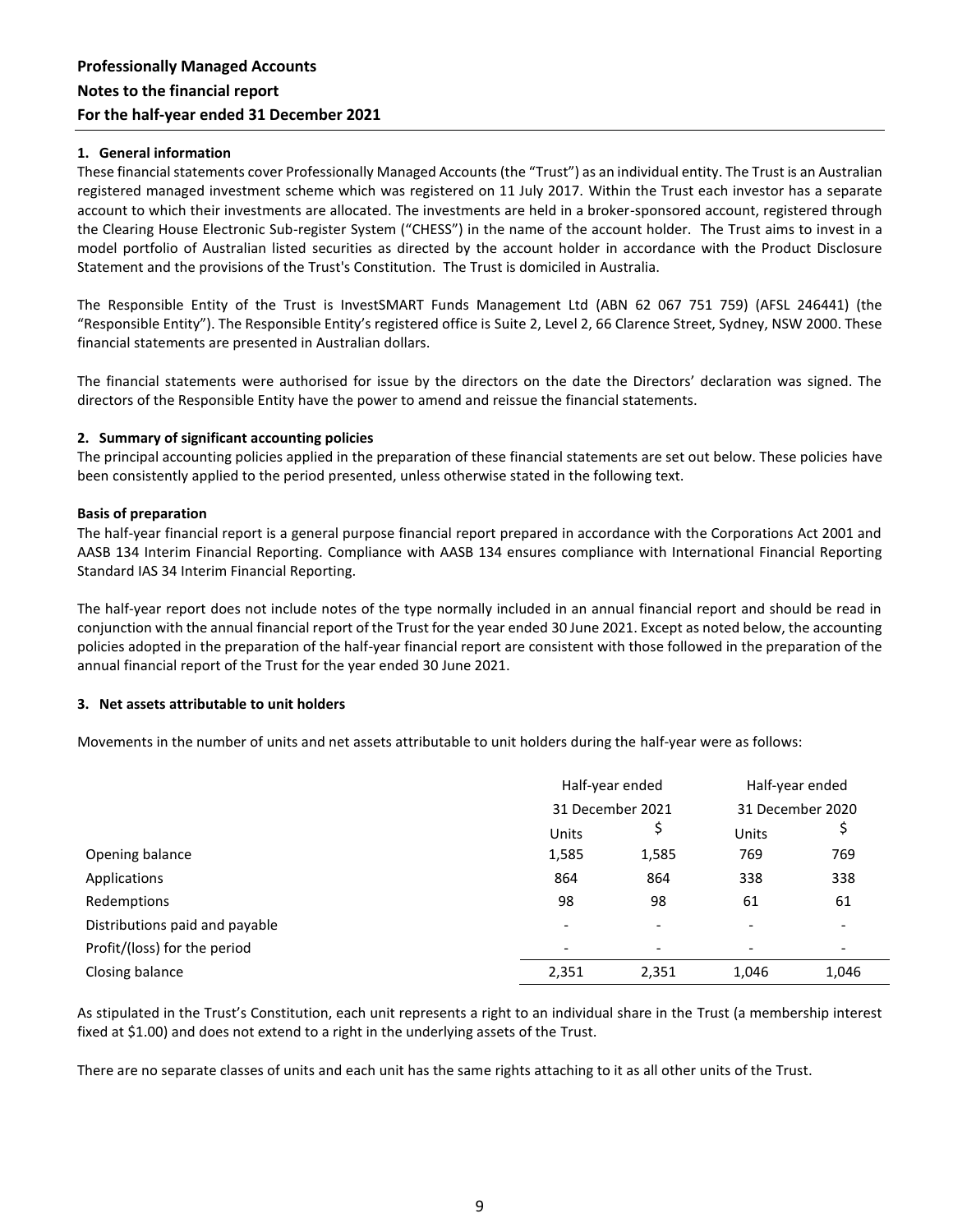Units are redeemed on demand at the unit holder's option. However, holders of these instruments typically retain them for the medium to long term. As such amounts expected to settled within 12 months from period end cannot be readily determined.

Daily applications and redemptions are reviewed relative to the liquidity of the Trust's underlying assets on a daily basis by the Responsible Entity. Under the terms of the Trust's Constitution, the Responsible Entity has the discretion to reject an application for units and to defer or adjust redemption of units if the exercise of such discretion is in the best interests of unit holders.

#### **4. Distributions**

The Trust did not declare or pay any distributions during the half-year (2020: \$nil).

#### **5. Related party transactions**

The Responsible Entity of the Trust is InvestSMART Funds Management Ltd, a wholly owned subsidiary of InvestSMART Group (ABN 62111772359). Accordingly, transactions with InvestSMART Funds Management Ltd and its related entities are disclosed below.

The Responsible Entity has contracted services to Intelligent Investor Holdings Pty Limited and InvestSMART Financial Services Pty Ltd, to act as Investment Managers for the Trust. The contracts are on normal commercial terms and conditions.

(a) Key management personnel

The Responsible Entity is regarded as the key management personnel of the Trust.

#### (i) Directors

Key management personnel include persons who were directors of InvestSMART Funds Management Ltd at any time during or since the end of the financial period and up to the date of this report:

Alastair Davidson Peter Ron Hodge Andrew Ward

(b) Related party unit holdings and transactions Related parties held the following units at period end:

|                                           | Number of     |          |                          | Number of     |            |          |
|-------------------------------------------|---------------|----------|--------------------------|---------------|------------|----------|
|                                           | units held at | Number   | Number                   | units held at | Fair value |          |
|                                           | beginning of  | of units | of units                 | end of half-  | of         | Interest |
|                                           | half-year     | acquired | disposed                 | year          | investment | held     |
| At 31 December 2021                       |               |          |                          |               |            | %        |
| Alastair Davidson                         |               |          |                          |               | 1          | 0.04%    |
| Peter Ron Hodge                           | 2             | 2        |                          | 4             | 4          | 0.17%    |
| <b>InvestSMART Financial Services Ltd</b> |               |          |                          |               | 1          | 0.04%    |
| At 31 December 2020                       |               |          |                          |               |            | %        |
| Alastair Davidson                         |               |          |                          | 2             | 2          | 0.20%    |
| Peter Ron Hodge                           | 2             |          | $\overline{\phantom{0}}$ | $\mathcal{P}$ | 2          | 0.20%    |
| <b>InvestSMART Financial Services Ltd</b> |               |          |                          |               |            | 0.00%    |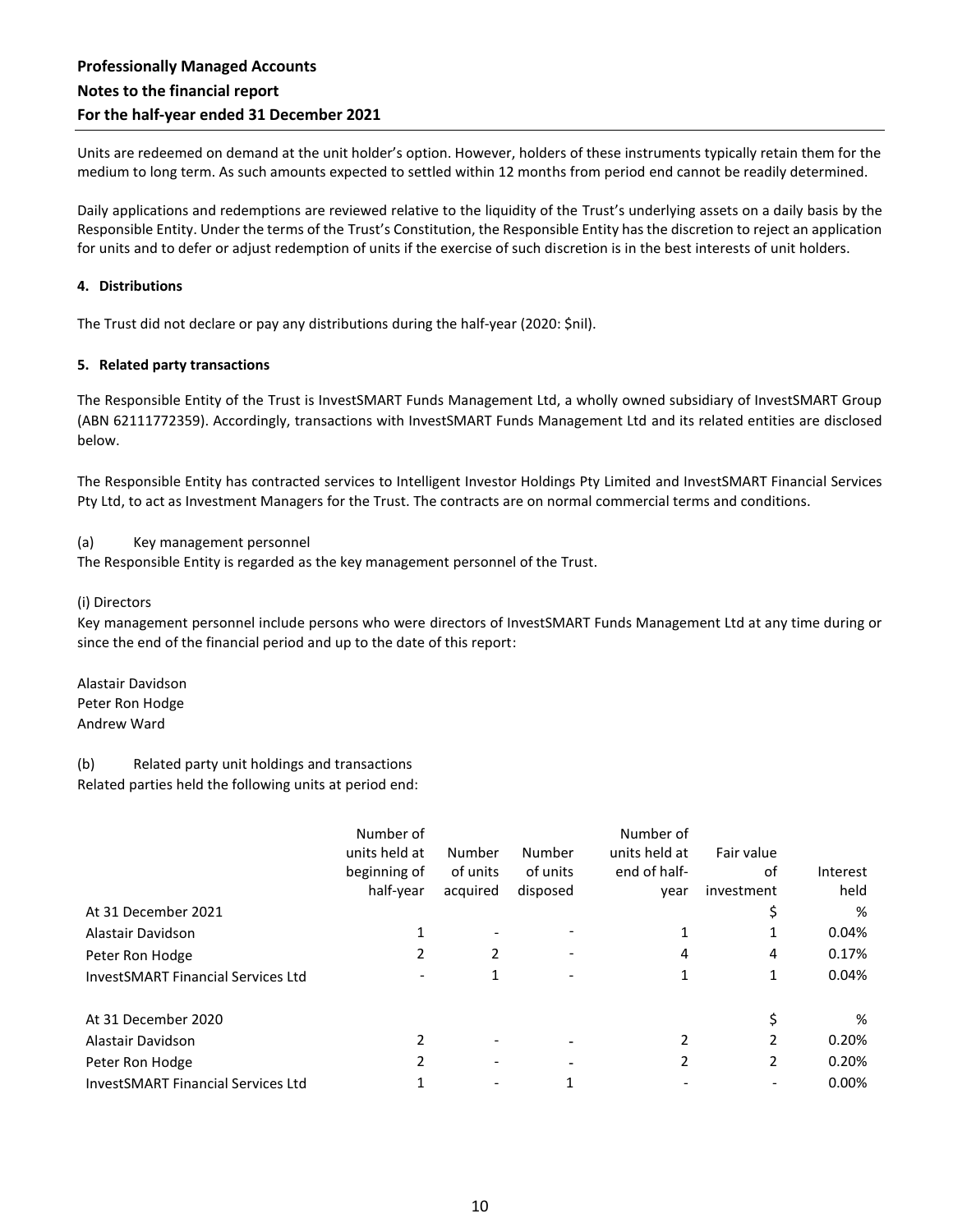No distributions were paid or payable during the period.

#### (c) Key management personnel compensation

Key management personnel are paid by InvestSMART Group Ltd. Payments made from the Trust to InvestSMART Funds Management Ltd do not include any amounts directly attributable to the compensation of key management personnel.

#### (d) Key management personnel loans

The Trust has not made, guaranteed or secured, directly or indirectly, any loans to key management personnel or their personally related entities at any time during the reporting period.

#### (e) Other transactions within the Trust

Apart from those details disclosed in this note, no key management personnel have entered into a material contract with the Trust during the financial period and there were no material contracts involving management personnel's interests existing at period end.

#### (f) Responsible Entity and Investment Manager's fees and other transactions

Under the terms of the Trust's Constitution and Product Disclosure Statement, the Responsible Entity and the Investment Managers are entitled to receive management fees.

During the half-year ended 31 December 2021, InvestSMART Funds Management Ltd received a management fee of 0.55% of Net Asset Value (inclusive of GST) capped at \$451 p.a. on InvestSMART Model Portfolios. Management fees are deducted directly from unitholders accounts on a monthly basis.

From 1 July 2020 to 31 October 2020 InvestSMART Funds Management Ltd received a management fee of 0.97% (inclusive of GST) on Intelligent Investor Model Portfolios. From 1 November 2020 the fee for Intelligent Investor Model Portfolios was reduced to 0%. Intelligent Investor Model portfolios hold the corresponding Active Exchange Traded Fund ("Active ETF") issued by InvestSMART Funds Management Ltd. For the Growth Portfolio the Active ETF is the Intelligent Investor Australian Equity Growth Fund (ASX: IIGF). For the Income Portfolio the Active ETF is the Intelligent Investor Australian Equity Income Fund (ASX: INIF). For the Ethical Portfolio the Active ETF is the Intelligent Investor Ethical Share Fund (ASX: INES).

| For the half-year ended 31 December                        | 2021      | 2020      |
|------------------------------------------------------------|-----------|-----------|
|                                                            |           |           |
| Management fees directly charged to unitholders            | 252,577   | 142,228   |
|                                                            | 31-Dec-21 | 30-Jun-21 |
|                                                            |           |           |
| Total fees payable to the Responsible Entity at period end | 49,345    | 32,541    |

#### **6. Events occurring after the reporting period**

No significant events have occurred since the end of the period which would impact on the financial position of the Trust as disclosed in the statement of financial position as at 31 December 2021 or on the results and cash flows of the Trust for the period ended on that date.

#### **7. Contingent assets and liabilities and commitments**

There are no outstanding contingent assets, liabilities or commitments as at 31 December 2021 and 30 June 2021.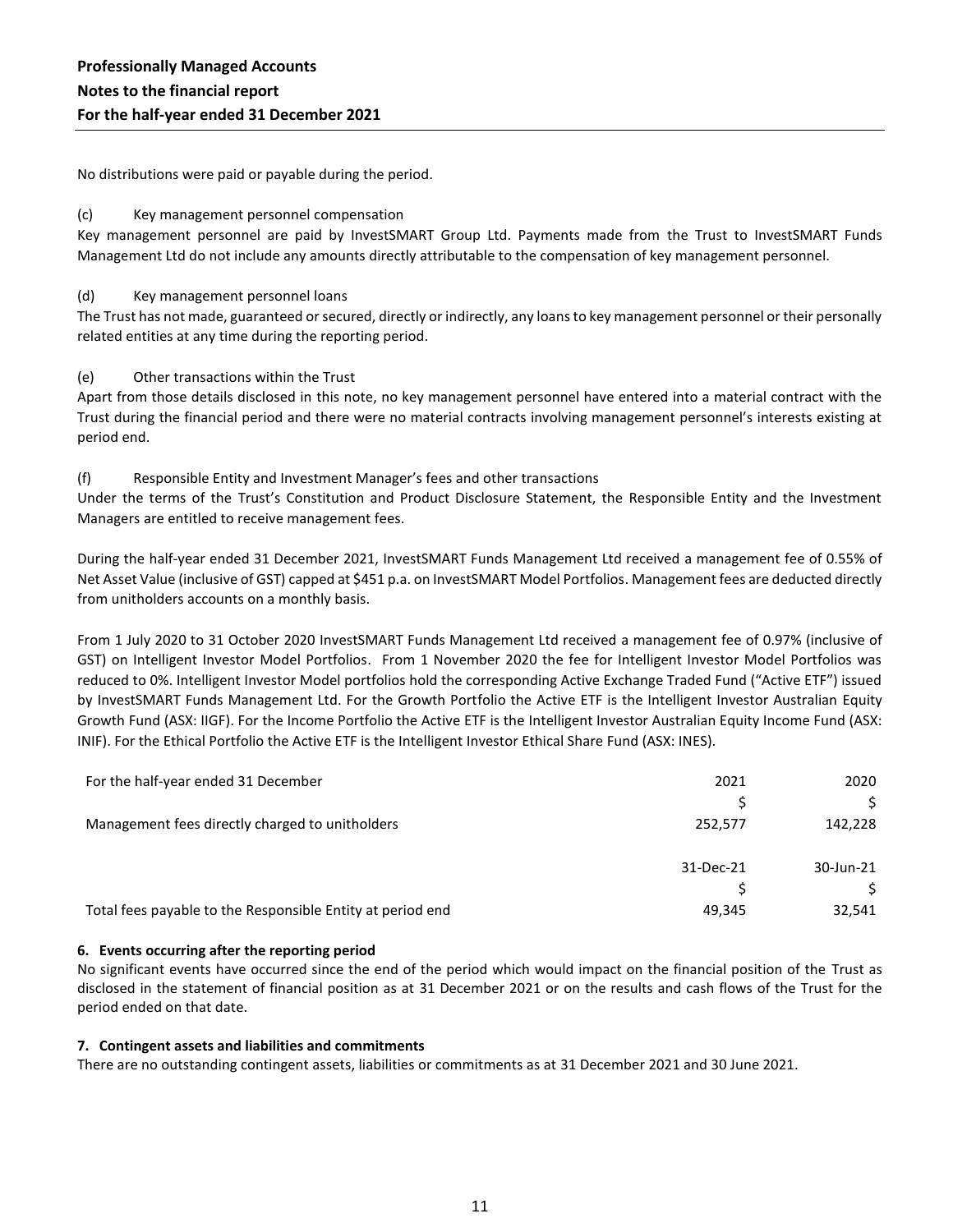In the opinion of the Directors of the Responsible Entity:

- a) The financial statements and notes that are set out on pages 5 to 11, are in accordance with the *Corporations Act 2001*, including:
	- (i) complying with Australian Accounting Standards, the Corporations Regulations 2001 and other mandatory professional reporting requirements;
	- (ii) giving a true and fair view of the Trust's financial position as at 31 December 2021 and of its performance for the financial period ended on that date.
- b) There are reasonable grounds to believe that the Trust will be able to pay its debts as and when they become due and payable.

This declaration is made in accordance with a resolution of the directors of InvestSMART Funds Management Limited pursuant to s.303 (5) of the Corporations Act 2001.

plets

**Andrew Ward** Director

Sydney 7 March 2022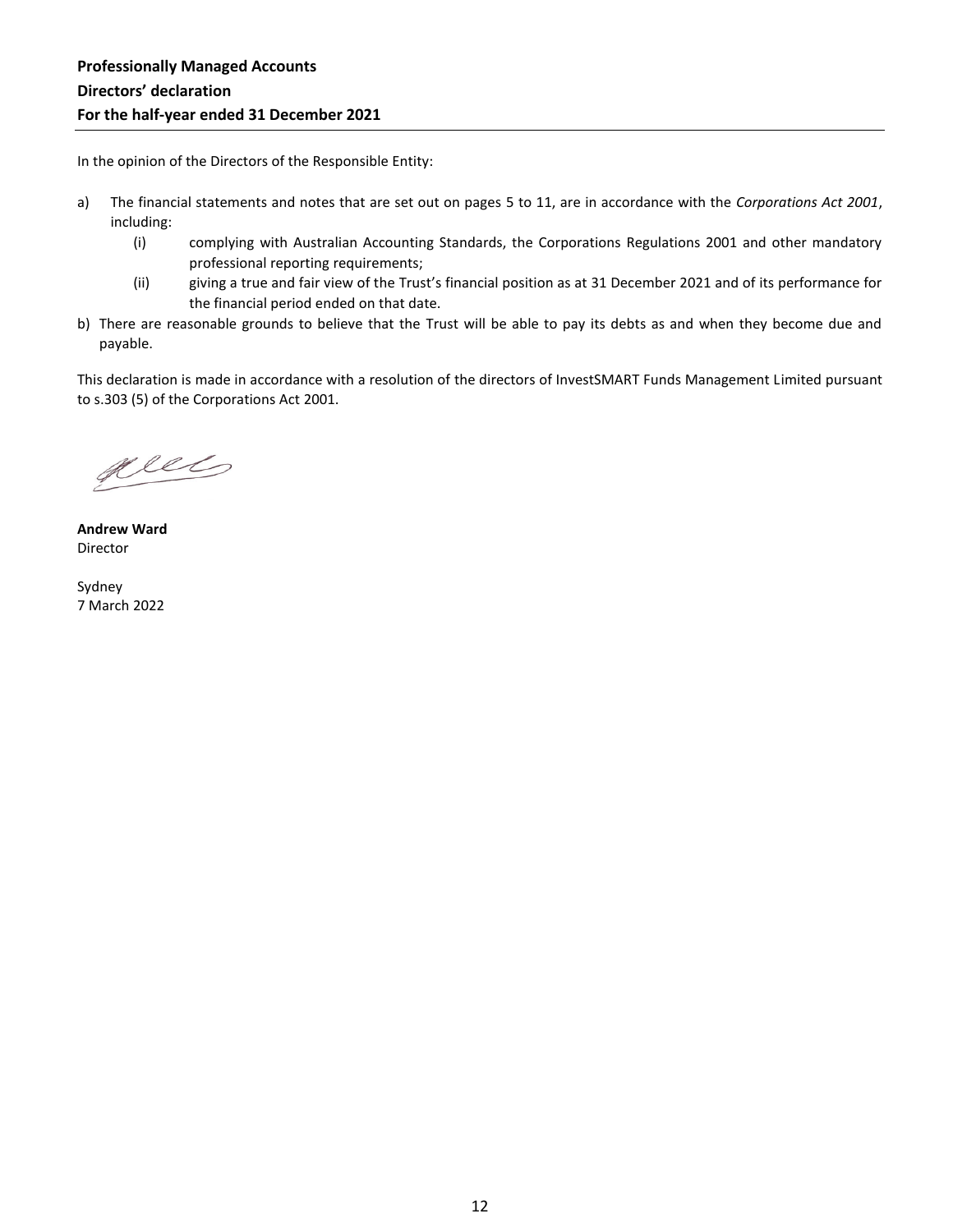

# **INDEPENDENT AUDITOR'S REVIEW REPORT**

To the unitholders of Professionally Managed Accounts

### **Report on the Half-Year Financial Report**

### **Conclusion**

We have reviewed the half-year financial report of Professionally Managed Accounts (the Fund), which comprises the condensed statement of financial position as at 31 December 2021, the condensed statement of comprehensive income, condensed statement of changes in equity and condensed statement of cash flows for the half-year ended on that date, a summary of significant accounting policies and other explanatory information, and the directors' declaration.

Based on our review, which is not an audit, we have not become aware of any matter that makes us believe that the accompanying half-year financial report of the Fund does not comply with the *Corporations Act 2001* including:

- (i) Giving a true and fair view of the Fund's financial position as at 31 December 2021 and of its financial performance for the half-year ended on that date; and
- (ii) Complying with Accounting Standard AASB 134 *Interim Financial Reporting* and the *Corporations Regulations 2001*.

### **Basis for conclusion**

We conducted our review in accordance with ASRE 2410 *Review of a Financial Report Performed by the Independent Auditor of the Entity*. Our responsibilities are further described in the *Auditor's Responsibilities for the Review of the Financial Report* section of our report. We are independent of the Fund in accordance with the auditor independence requirements of the *Corporations Act 2001* and the ethical requirements of the Accounting Professional and Ethical Standards Board's APES 110 *Code of Ethics for Professional Accountants (including Independence Standards)* (the Code) that are relevant to the audit of the annual financial report in Australia. We have also fulfilled our other ethical responsibilities in accordance with the Code.

We confirm that the independence declaration required by the *Corporations Act 2001* which has been given to the directors of the Fund, would be the same terms if given to the directors as at the time of this auditor's review report.

### **Responsibility of the directors for the financial report**

The directors of the Fund are responsible for the preparation of the half-year financial report that gives a true and fair view in accordance with Australian Accounting Standards and the *Corporations Act 2001* and for such internal control as the directors determine is necessary to enable the preparation of the half-year financial report that gives a true and fair view and is free from material misstatement, whether due to fraud or error.